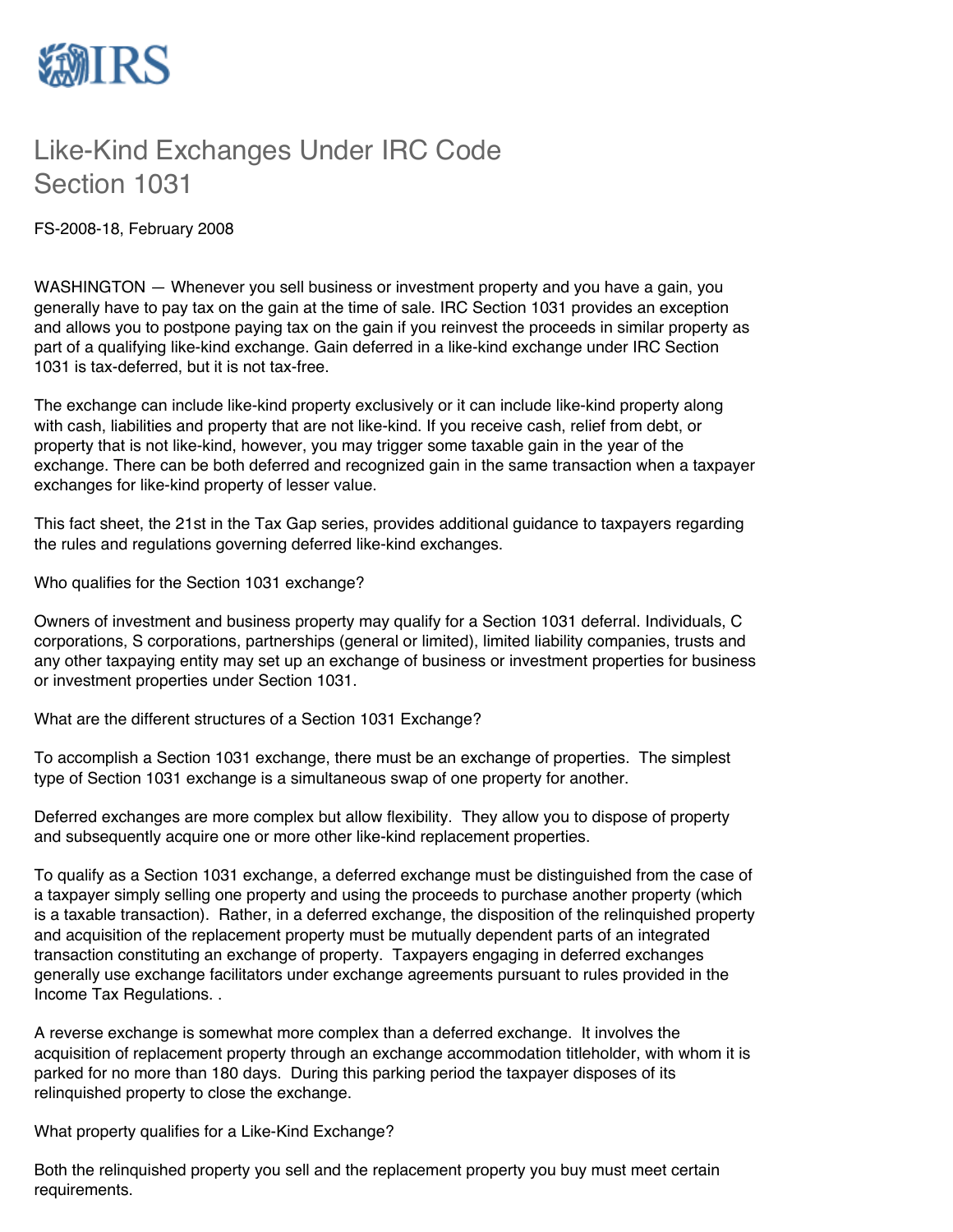Both properties must be held for use in a trade or business or for investment. Property used primarily for personal use, like a primary residence or a second home or vacation home, does not qualify for like-kind exchange treatment.

Both properties must be similar enough to qualify as "like-kind." Like-kind property is property of the same nature, character or class. Quality or grade does not matter. Most real estate will be like-kind to other real estate. For example, real property that is improved with a residential rental house is like-kind to vacant land. One exception for real estate is that property within the United States is not like-kind to property outside of the United States. Also, improvements that are conveyed without land are not of like kind to land.

Real property and personal property can both qualify as exchange properties under Section 1031; but real property can never be like-kind to personal property. In personal property exchanges, the rules pertaining to what qualifies as like-kind are more restrictive than the rules pertaining to real property. As an example, cars are not like-kind to trucks.

Finally, certain types of property are specifically excluded from Section 1031 treatment. Section 1031 does not apply to exchanges of:

- Inventory or stock in trade
- Stocks, bonds, or notes
- Other securities or debt
- Partnership interests
- Certificates of trust

What are the time limits to complete a Section 1031 Deferred Like-Kind Exchange?

While a like-kind exchange does not have to be a simultaneous swap of properties, you must meet two time limits or the entire gain will be taxable. These limits cannot be extended for any circumstance or hardship except in the case of presidentially declared disasters.

The first limit is that you have 45 days from the date you sell the relinquished property to identify potential replacement properties. The identification must be in writing, signed by you and delivered to a person involved in the exchange like the seller of the replacement property or the qualified intermediary. However, notice to your attorney, real estate agent, accountant or similar persons acting as your agent is not sufficient.

Replacement properties must be clearly described in the written identification. In the case of real estate, this means a legal description, street address or distinguishable name. Follow the IRS guidelines for the maximum number and value of properties that can be identified.

The second limit is that the replacement property must be received and the exchange completed no later than 180 days after the sale of the exchanged property or the due date (with extensions) of the income tax return for the tax year in which the relinquished property was sold, whichever is earlier. The replacement property received must be substantially the same as property identified within the 45-day limit described above.

Are there restrictions for deferred and reverse exchanges?

It is important to know that taking control of cash or other proceeds before the exchange is complete may disqualify the entire transaction from like-kind exchange treatment and make ALL gain immediately taxable.

If cash or other proceeds that are not like-kind property are received at the conclusion of the exchange, the transaction will still qualify as a like-kind exchange. Gain may be taxable, but only to the extent of the proceeds that are not like-kind property.

One way to avoid premature receipt of cash or other proceeds is to use a qualified intermediary or other exchange facilitator to hold those proceeds until the exchange is complete.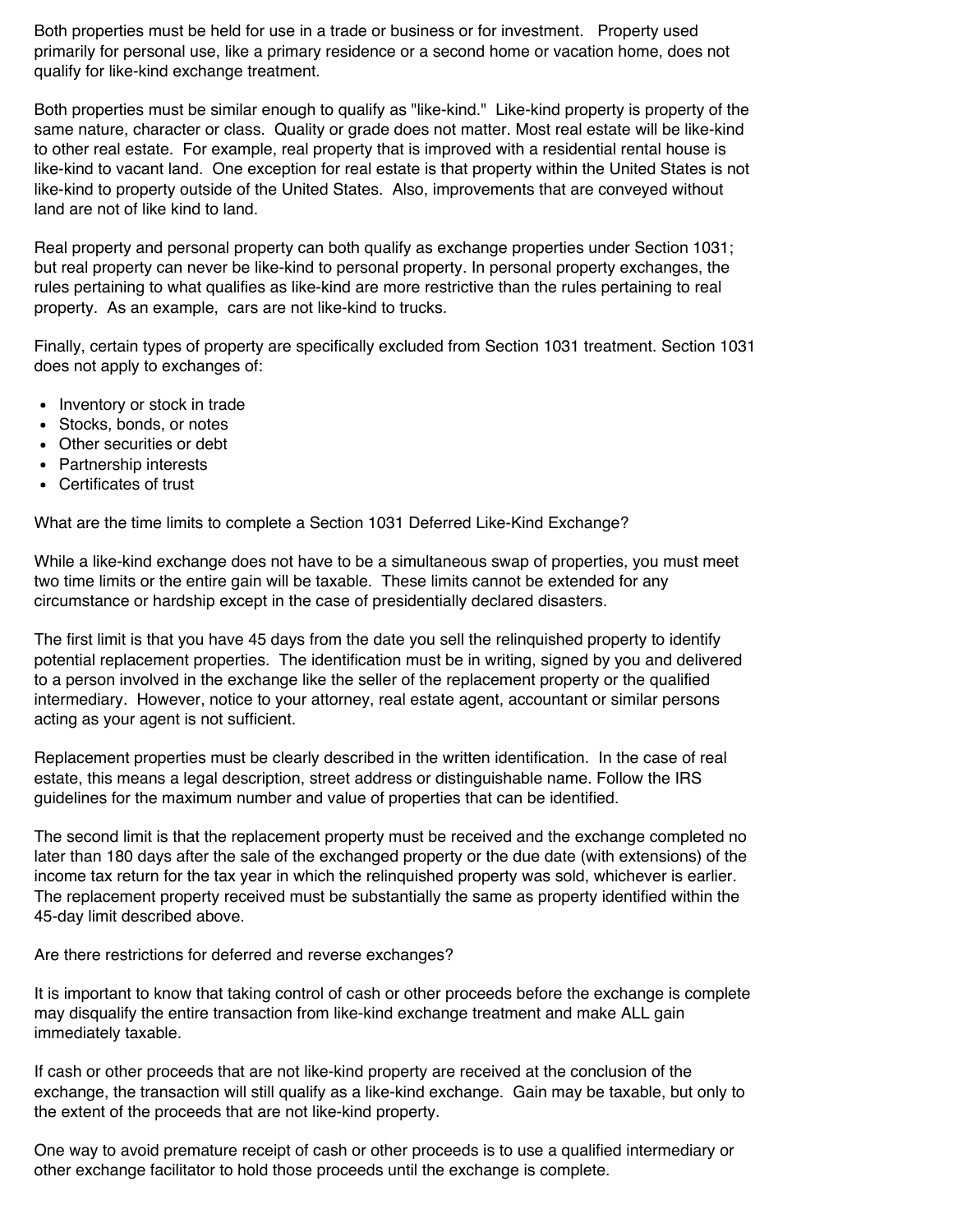You can not act as your own facilitator. In addition, your agent (including your real estate agent or broker, investment banker or broker, accountant, attorney, employee or anyone who has worked for you in those capacities within the previous two years) can not act as your facilitator.

Be careful in your selection of a qualified intermediary as there have been recent incidents of intermediaries declaring bankruptcy or otherwise being unable to meet their contractual obligations to the taxpayer. These situations have resulted in taxpayers not meeting the strict timelines set for a deferred or reverse exchange, thereby disqualifying the transaction from Section 1031 deferral of gain. The gain may be taxable in the current year while any losses the taxpayer suffered would be considered under separate code sections.

How do you compute the basis in the new property?

It is critical that you and your tax representative adjust and track basis correctly to comply with Section 1031 regulations.

Gain is deferred, but not forgiven, in a like-kind exchange. You must calculate and keep track of your basis in the new property you acquired in the exchange.

The basis of property acquired in a Section 1031 exchange is the basis of the property given up with some adjustments. This transfer of basis from the relinquished to the replacement property preserves the deferred gain for later recognition. A collateral affect is that the resulting depreciable basis is generally lower than what would otherwise be available if the replacement property were acquired in a taxable transaction.

When the replacement property is ultimately sold (not as part of another exchange), the original deferred gain, plus any additional gain realized since the purchase of the replacement property, is subject to tax.

How do you report Section 1031 Like-Kind Exchanges to the IRS?

You must report an exchange to the IRS on Form 8824, Like-Kind Exchanges and file it with your tax return for the year in which the exchange occurred.

Form 8824 asks for:

- Descriptions of the properties exchanged
- Dates that properties were identified and transferred
- Any relationship between the parties to the exchange
- Value of the like-kind and other property received
- Gain or loss on sale of other (non-like-kind) property given up
- Cash received or paid; liabilities relieved or assumed
- Adjusted basis of like-kind property given up; realized gain

If you do not specifically follow the rules for like-kind exchanges, you may be held liable for taxes, penalties, and interest on your transactions.

## Beware of schemes

Taxpayers should be wary of individuals promoting improper use of like-kind exchanges. Typically they are not tax professionals. Sales pitches may encourage taxpayers to exchange non-qualifying vacation or second homes. Many promoters of like-kind exchanges refer to them as "tax-free" exchanges not "tax-deferred" exchanges. Taxpayers may also be advised to claim an exchange despite the fact that they have taken possession of cash proceeds from the sale.

Consult a tax professional or refer to IRS publications listed below for additional assistance with IRC Section 1031 Like-Kind Exchanges.